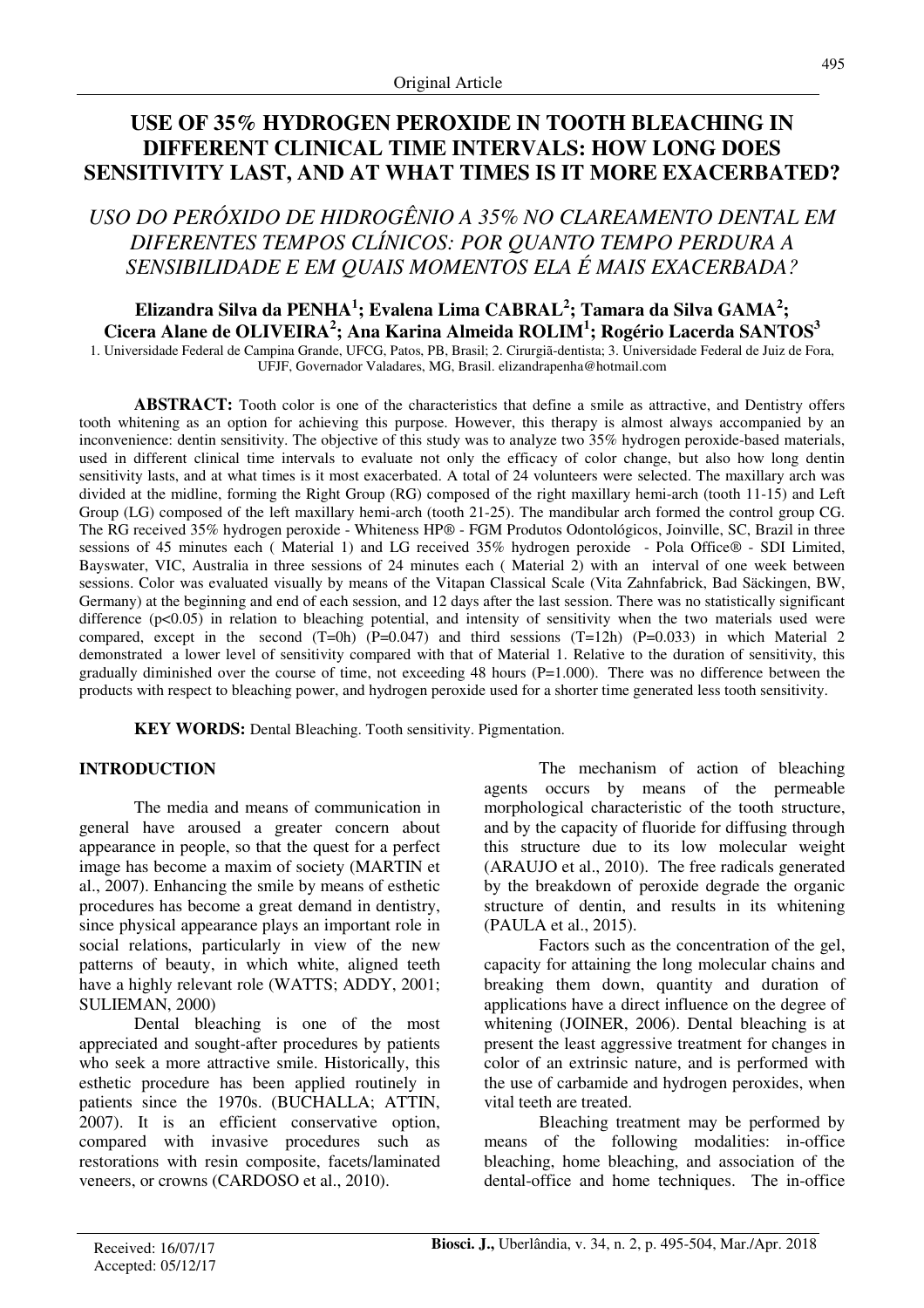bleaching technique recommends the use of high concentrations of peroxide and promotes greater control of treatment and effectiveness of results (MONDELLI et al., 2012). The main advantage of this treatment technique is the possibility of dispensing with the use of the tray, causing the patient less discomfort. The home bleaching technique is performed by patients themselves, with the application of low concentrations of peroxide- or carbamide peroxide bleaches on the teeth by patients themselves, with the aid of customized silicone trays (CARDOSO et al., 2010).

Although considered a simple and efficient technique, there is constant discussion about the deleterious factors that bleaching may cause. Studies have shown that the procedure is safe, in spite of the undesirable effects that may occur, such as in increase in surface roughness, appearance of cracks and changes in the enamel, in addition to the degradation or change in color of existent restorations (KISHI et al., 2011; CLIFTON e CAREY, 2014; SANTANA et al., 2014)

Clinical trials have related risks relative to sensitivity, ranging from 60-90%, during and after in-office dental bleaching, with this being the main adverse effect related to the bleaching procedure (PAULA et al., 2015; PAULA et al., 2013). Hydrogen peroxide and its derivatives are capable of diffusing through the hard dental tissues and reaching the dental pulp (TRINDADE et al., 2009; COSTA et al., 2010); the presence of these components in the pulp tissue result in oxidative reactions with the release of chemical mediators such as triphosphate and adenosine, which excite the pulp nociceptors (COSTA et al., 2010). These reactions clinically result in tooth sensitivity and, although it resolves on completion of treatment, it is sometimes responsible for the patient's withdrawal from treatment. The knowledge of the period when sensitivity is most exacerbated becomes of significant importance for both the professional and the patient, may guide therapeutic measures that will contribute to the success of treatment (PAULA et al., 2015).

The manner of evaluating sensitivity is considerably subjective; and there are various studies that have sought to diagnose it (BONAFÉ et al., 2013; VANO et al., 2015; REZENDE et al., 2015; KOSE et al., 2016). However, the majority of these evaluations have been performed immediately after bleaching therapy, and since sensitivity is an adverse effect that accompanies the majority of patients when they leave the dental office, studies are necessary that seek to evaluate how long the sensitivity lasts, and at what times it is most exacerbated.

The prior application of fluoride-based desensitizing agents and potassium nitrate before dental bleaching has demonstrated promising results in reducing dental sensitivity (LEONARD et al., 2007; ARMÊNIO et al., 2008; TAY et al., 2009). Another endeavor to reduce sensitivity without increasing the clinical time was the addition of some desensitizing agents to bleaching gels (MATIS et al., 2007; GALLO et al., 2009).

On the dental market, various materials are available for dental bleaching. The literature has shown that the majority of the researches conducted have compared the bleaching techniques and their side effects (MONDELLI et al., 2012; AL QURAN et al., 2011; ALMEIDA et al., 2012; BORGES et al., 2015). There are not many studies that have compared the efficacy and comfort offered by different products and substances, a fact that leads to the clinician experiencing a certain uneasiness at the time of opting for one of the bleaching systems.

In view of the foregoing, it has become necessary to verify the possible differences between these products, particularly with respect to the bleaching potential, and occurrence of sensitivity. The objective of this study was to analyze two 35% hydrogen peroxide-based materials, used in different clinical time intervals to evaluate not only the efficacy of color change, but also how long dentin sensitivity lasts, and at what times is it most exacerbated, starting with the null hypothesis that these materials offer the same bleaching potential, without difference in the degree of sensitivity they cause.

#### **MATERIAL AND METHODS**

This study was submitted for approval, to the ethics committee on research with human beings of the Secretary for Health of the State of Paraiba-SES-PB (CAAE: 33011314400005186). This was a quantitative clinical experimental research, with a cross-sectional design, of the split-mouth type, conducted and the Dental School-Clinic of the Federal University of Campina Grande - PB.

According to the inclusion criteria for the research, volunteers were selected who were in good oral and general health conditions, aged between 18 and 30 years, with the six maxillary anterior teeth and premolars, all caries-free, that presented color of the maxillary central incisor corresponding to shade A2 of the Vitapan Classical Scale (Vita Zahnfabrik, Bad Säckingen, BW, Germany), or darker. In the case of female volunteers, the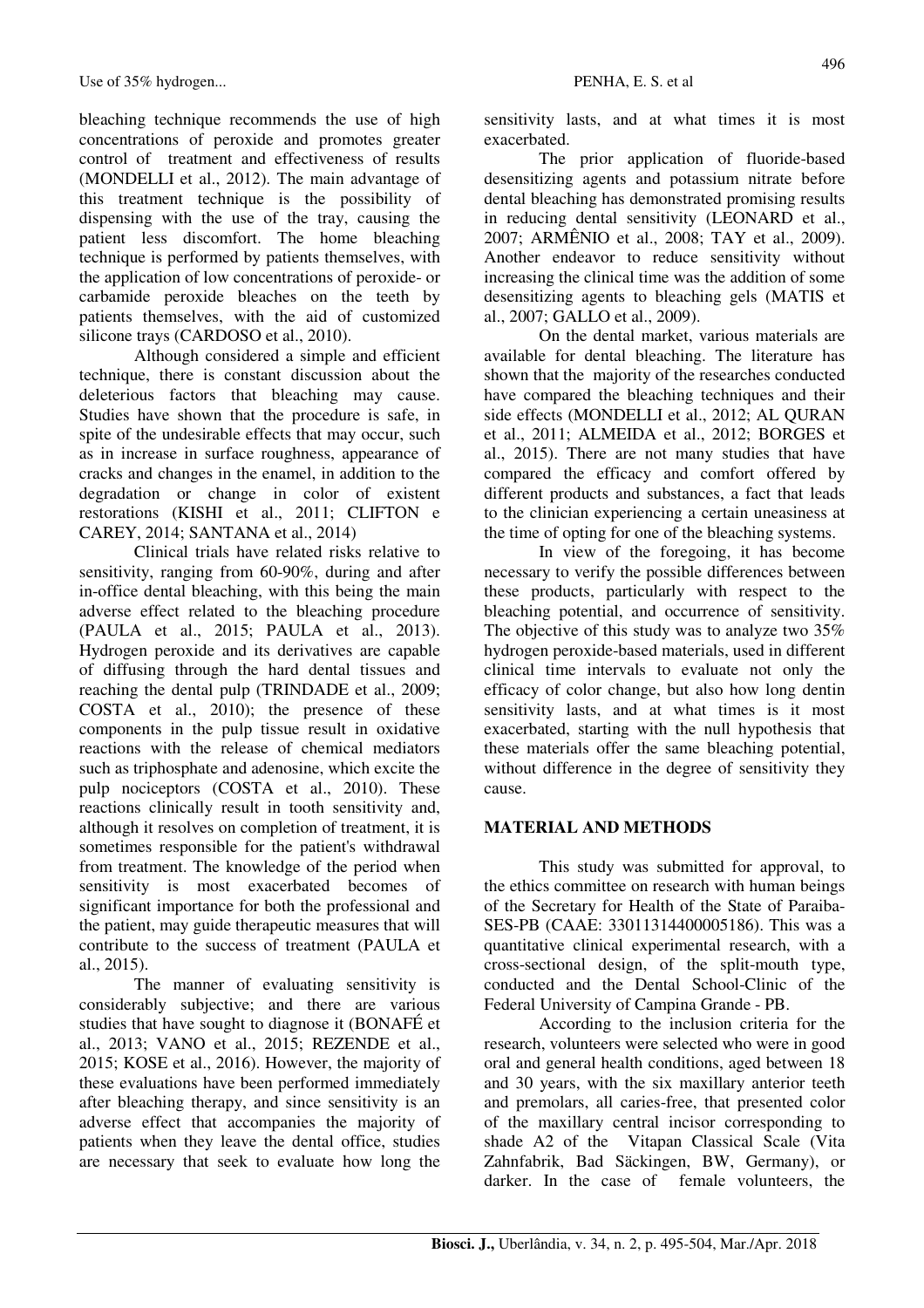Use of 35% hydrogen... PENHA, E. S. et al.

participants had to provide a declaration that they were not pregnant or breastfeeding, and that they agreed to participate in the research by means of signing the Term of Free and Informed Consent.

No volunteers were selected, whose maxillary anterior teeth and premolars presented severe internal discoloration, endodontic treatment, periodontal treatment, extensive restorations, caries lesions, fractures, or if they had prostheses, bruxism, recessions, exposed dentin, abfraction, crowding, diastemas, open or cross bite and sensitivity to cold drinks. Also excluded were patients who had used in-office or home bleaching substances in the past year (not including tooth paste, dental floss and whitening mouth washes); who had a history of known reaction to peroxide; were taking medications, or related individual or family history of neoplasias in the oropharyngeal and adjacent regions.

Twenty-five volunteers were selected to participate in the study, based a similar study (COSTA et al, 2010) and in accordance with the criteria established. Before bleaching treatment, all volunteers were instructed to avoid foods with coloring agents, lipsticks and acid beverages. The volunteers had the maxillary arch divided at the midline, forming the Right Group (RG) composed of the right maxillary hemi-arch (tooth 11 to15) and Left Group (LG) composed of the left maxillary hemi-arch (tooth 21-25). The mandibular arch formed the control group CG.

The RG received 35% hydrogen peroxide - Whiteness HP® -FGM Produtos Odontológicos, Joinville, SC, Brazil - Lot: 231015- (Material 1), while LG received 35% hydrogen peroxide - Pola Office® - SDI Limited, Bayswater, VIC, Australia - Lot: 1075074- (Material 2), (Box 1). The volunteers received the bleaching treatment in accordance with the protocols presented in Box 2 and 3.

| <b>Box 1.</b> Composition of the bleaching gels |  |
|-------------------------------------------------|--|
|-------------------------------------------------|--|

| <b>MATERIAL</b>                                                                | <b>COMPOSITION</b>                                                                                                  |  |  |  |  |
|--------------------------------------------------------------------------------|---------------------------------------------------------------------------------------------------------------------|--|--|--|--|
| Material 1- Whiteness HP® FGM Produtos<br>Odontológicos, Joinville, SC, Brazil | 35% hydrogen peroxide, water, thickener,<br>coloring agent and glycol.                                              |  |  |  |  |
| Material 2 - Pola office® SDI Limited,<br>Bayswater, VIC, Australia.           | 35% hydrogen peroxide, water, thickener,<br>pigment, catalyzer and potassium nitrate-<br>based desensitizing agent. |  |  |  |  |

**Box 2.** Clinical Dental Bleaching Protocol adopted in RG.

#### **PROTOCOL**

- Prophylaxis with rubber cup and Pumice Stone Paste (Maquira Dental Products, Maringá, PR, Brazil- Lot 788312)
- Color evaluation with the Vitapan Classical Scale (Vita Zahnfabrik, Bad Säckingen, BW, Germany)
- Application of Desensitizing agent Dessensibilize KF 2% (FGM Produtos Odontológicos, Joinville, SC, Brazil - Lot: 281215), for 10 minutes;
- Soft tissue protection with gingival barrier Top Dam, (FGM Produtos Odontológicos, Joinville, SC, Brazil -Lot: 180316) in accordance with the manufacturer's recommendation;
- Manipulation of Material 1- Whiteness HP® FGM Produtos Odontológicos, Joinville, SC, Brazil - Lot: 231015), 6 drops of hydrogen peroxide to 2 drops of thickener. Application of bleaching gel on vestibular surface of teeth. The product was kept in place for 15 minutes, in accordance with the manufacturer's recommendations.
- Aspiration of gel with a surgical suction device, cleaning the teeth with gauze.
- Two more applications were made (for equal lengths of time) and at the end of the last application, the gel was aspirated, and teeth washed and afterwards polished with Diamond AC I paste (FGM, Joinville, SC/Brazil - Lot 170812) and felt disc at low speed.
- Application of neutral fluoride (Maquira Dental Products, Maringá, PR, Brazil Lot: 308414), for 4 minutes.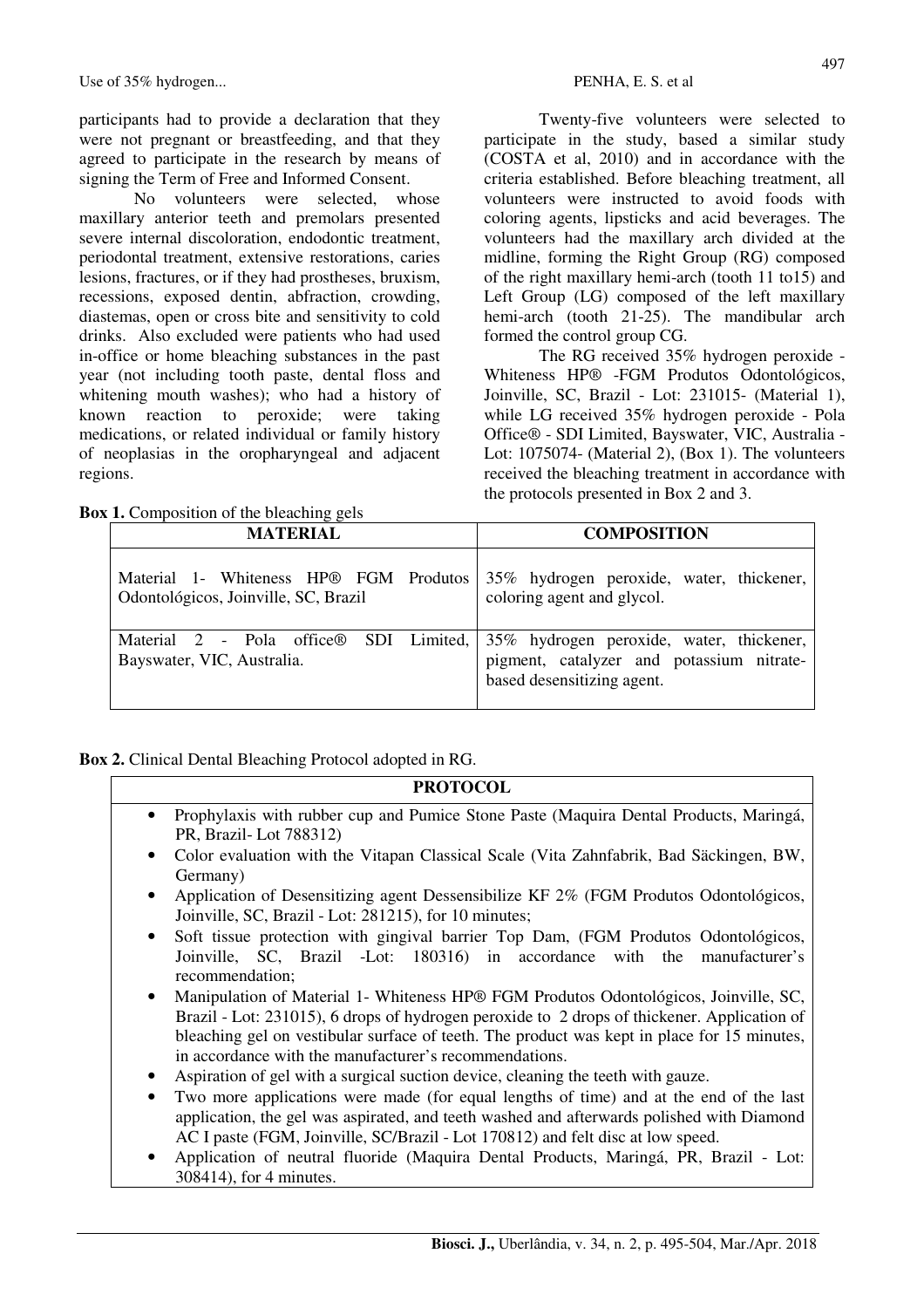# **Box 3.** Clinical Dental Bleaching Protocol adopted in LG.

# **PROTOCOL**

• Prophylaxis with rubber cup and Pumice Stone Paste (Maquira Dental Products, Maringá, PR, Brazil- Lot 788312)

• Color evaluation with the Vitapan Classical Scale (Vita Zahnfabrik, Bad Säckingen, BW, Germany)

Note: No desensitizer was applied, because the manufacturer did not recommend it;

• Soft tissue protection with gingival barrier Top Dam, (FGM Produtos Odontológicos, Joinville, SC, Brazil -Lot: 180316) in accordance with the manufacturer's recommendation;

• Manipulation of Material 2- Pola Office® (SDI Limited, Bayswater, Vic, Australia - Lot: 1075074), 6 drops of hydrogen peroxide to 1 measure of thickener. Application of bleaching gel on vestibular surface of teeth. The product was kept in place for 8 minutes, in accordance with the manufacturer's recommendations.

• Aspiration of gel with a surgical suction device, cleaning the teeth with gauze.

• Two more applications were made (for equal lengths of time) and at the end of the last application, the gel was aspirated, and teeth washed and afterwards polished with Diamond AC I paste (FGM, Joinvile, SC/Brazil - Lot 1708120) and felt disc at low speed.

• Application of neutral fluoride (Maquira Dental Products, Maringá, PR, Brazil - Lot: 308414), for 4 minutes.

Three sessions were performed with an interval of one week between them. Color measurement was performed by the subjective method according to the methodology adopted in the study of Bonafé et al., (2013), in which the color of teeth was measured by two previously calibrated evaluators (Kappa 0.80). The evaluation was always made in the same place, under the same lighting and at the same time of day.

The Vitapan Classical color scale (Vita Zahnfabrik, Bad Sackingen, BW, Germany) was used by attributing numerical scores ranging from 1 to 16. The lightest color received score 1 that corresponded to shade B1 on the scale; the darkest color received score 16 that corresponded to shade C4 on the scale. The maxillary central incisor was taken as a reference for determining color. Color was evaluated before and after tooth bleaching sessions, and 12 days after the last session. The last color evaluation was performed by two calibrated evaluators who were blind to the product that was applied in each hemiarch.

The patient recorded the sensitivity in four time intervals, namely: (A) at the end of each session, (B) after 12 hours had elapsed, (C) 24 hours and (D) 48 hours after bleaching. The volunteers were contacted by telephone and recorded dentin sensitivity according to the sensitivity classification scale adopted in the Wong-Baker study (2001). The scale contained numbers that ranged from 0 to 10, in which zero corresponded to the absence of painful symptoms and tent to severe painful symptoms (Figure 1).

#### Wong-Baker FACES<sup>®</sup> Pain Rating Scale





**Figure 1.** Wong-Baker scale of measuring sensitivity.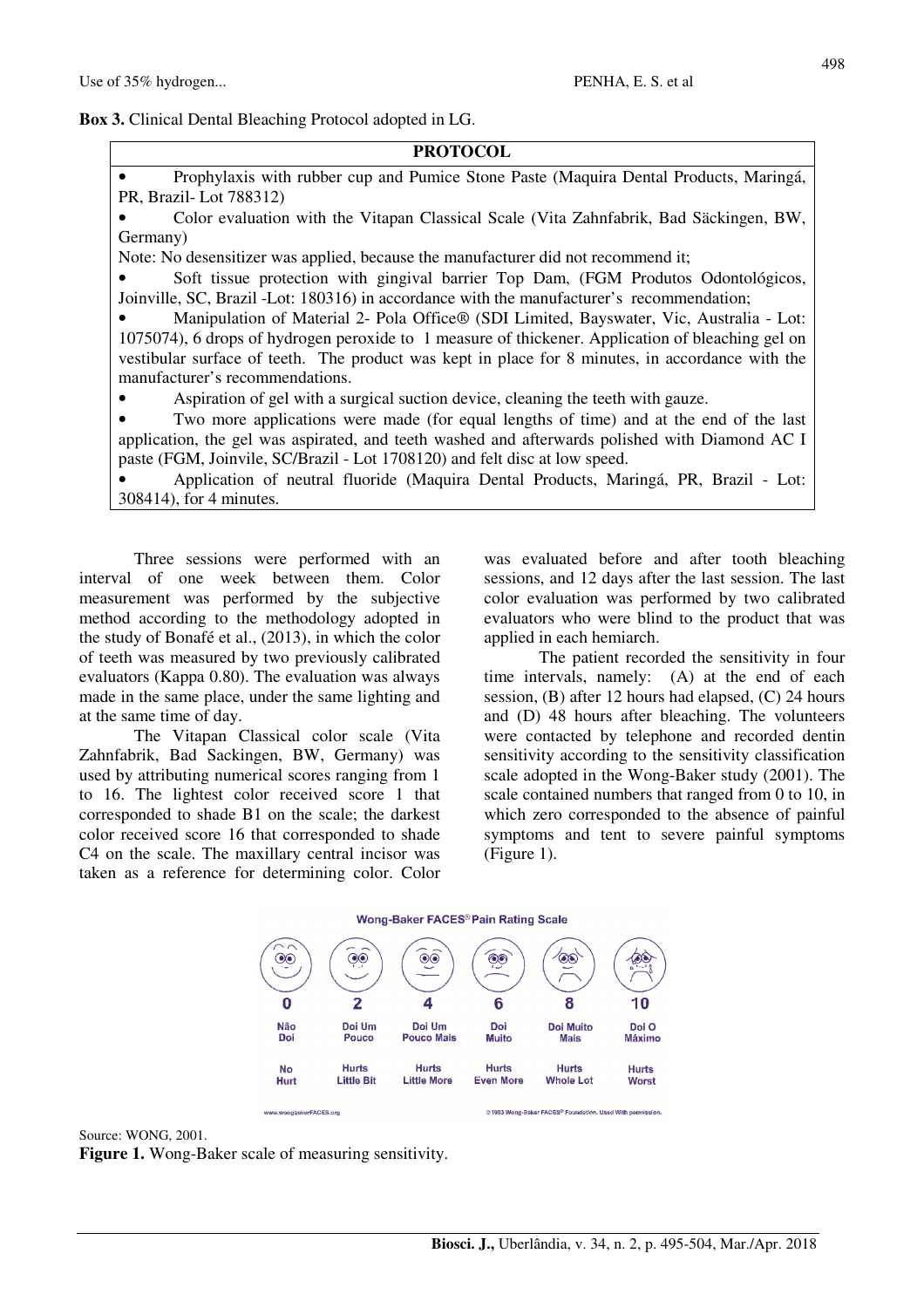Use of 35% hydrogen... PENHA, E. S. et al.

For statistical analysis of color change and intensity of tooth sensitivity throughout bleaching treatment, the Kruskal-Wallis followed by the Dunn test was used. The Mann-Whitney test was used to compare the two products in relation to color change and intensity of tooth sensitivity.

#### **RESULTS**

Initial tooth color evaluation before treatment demonstrated statistically significant difference from all the other subsequent sessions. 499

irrespective of the material used  $(p<0.01)$ . The greatest effect of bleaching was observed at the end of the third session, which showed statistically significant difference from the tooth color shown in the first session and beginning of the second bleaching session  $(p<0.01)$  (Table 1).

The Mann-Whitney test demonstrated no statistically significant difference (*p*<0.05) in relation to bleaching potential when the two materials were compared (Table 1).

|  | Table 1. Evaluation of tooth color among different materials and throughout the time intervals evaluated. |  |  |  |  |
|--|-----------------------------------------------------------------------------------------------------------|--|--|--|--|
|  |                                                                                                           |  |  |  |  |

|              | 1 bleaching session<br>$(T=0$ days) |                  | 2 bleaching<br>sessions<br>$(T=7 \text{ days})$ |               | 3 bleaching sessions<br>۰<br>$(T=14 \text{ days})$ |                  | 12 Days after<br><b>Final bleaching</b><br>$(T=26 \text{ days})$ | p-Value*               |         |
|--------------|-------------------------------------|------------------|-------------------------------------------------|---------------|----------------------------------------------------|------------------|------------------------------------------------------------------|------------------------|---------|
|              | Initial                             | Final            |                                                 | Final         | Initial                                            | Final            | Initial                                                          | Final                  |         |
|              | Mean                                | Mean             | Initial<br>Mean                                 | Mean          | Mean                                               | Mean             | Mean                                                             | Mean                   |         |
|              | (SD)                                | (SD)             | (SD)                                            | (SD)          | (SD)                                               | (SD)             | (SD)                                                             | (SD)                   |         |
| $_{\rm RG}$  | 6.48                                | 2.72             | 2.72                                            | 1.44          | 1.44                                               | 1.2              | 1.44                                                             | 1.44                   | < 0.001 |
| (Material 1) | $2.64^{A}$                          | $(1.90)^{\rm B}$ | $(1.90)^{B}$                                    | $(0.50)^{BC}$ | $(0.50)^{BC}$                                      | $(0.40)^{\circ}$ | $(0.58)^{BC}$                                                    | $(0.58)$ <sup>BC</sup> |         |
| LG:          | 6.48                                | 2.72             | 2.72                                            | 1.44          | 1.44                                               | 1.2              | 1.44                                                             | 1.44                   | < 0.001 |
| (Material 2) | $2.64^{A}$                          | $(1.90)^{B}$     | $(1.90)^{B}$                                    | $(0.50)^{BC}$ | $(0.50)^{BC}$                                      | $(0.40)^{C}$     | $(0.58)^{BC}$                                                    | $(0.58)^{BC}$          |         |
| $p$ -Value*  | 0.991                               | 0.991            | 0.991                                           | 0.991         | 0.991                                              | 0.988            | 0.991                                                            | 0.991                  |         |

(SD = standard deviation) A,B On line, different letters represent statistical difference by means of the Kruskal-Wallis, followed by the Dunn\* test (P<0.01). In column, † Mann-Whitney Test (p<0.05)

The intensity of dentin sensitivity gradually diminished over the course of time after each session, and did not exceed 48 hours. There was statistically significant difference between the final bleaching  $(T=0h)$  and after 24h in the first session  $(p<0.01)$ ; and at the end of bleaching (T=0h) and after 12h in the subsequent sessions for Material 1. The intensity of dentin sensitivity caused by Material 2 showed no statistically significant difference between the time intervals of evaluation, except between the final bleaching (T=0h) and after 24h in the third session  $(p<0.01)$ (Table 2).

The Mann-Whitney test demonstrated no statistically significant difference  $(p<0.05)$  in the intensity of tooth sensitivity when the two materials used were compared, except in the second  $(T=0h)$   $(P=0.047)$  and third session  $(T=12h)$   $(P=0.033)$  in which Material 2 demonstrated lower capacity for generating dentin sensitivity compared with Material 1 (Table 2).

|                                   |                                            | 1 bleaching sessions |                  |                      |                                      | 2 bleaching sessions |                          | Tor unforthe materials and unbughout the time meet (also                                                                                      | 3 bleaching sessions |                  |         |
|-----------------------------------|--------------------------------------------|----------------------|------------------|----------------------|--------------------------------------|----------------------|--------------------------|-----------------------------------------------------------------------------------------------------------------------------------------------|----------------------|------------------|---------|
| $(T=0$ days)                      |                                            |                      |                  | $(T=7 \text{ days})$ |                                      |                      |                          | $(T=14 \text{ days})$                                                                                                                         |                      |                  |         |
|                                   | Evaluation of sensitivity (time intervals) |                      |                  |                      |                                      |                      |                          |                                                                                                                                               |                      |                  |         |
| Groups                            | 0h                                         | After                | After            | After                | 0h                                   | Afte                 | Afterer                  | 0h<br>After                                                                                                                                   | After                | After            |         |
|                                   |                                            | 12h                  | 24h              | 48hs                 |                                      | r                    | $24h$ <sub>18</sub>      | 12h                                                                                                                                           | 24h                  | 48 <sub>hs</sub> |         |
|                                   |                                            |                      |                  |                      |                                      | 12h                  |                          |                                                                                                                                               |                      |                  |         |
|                                   | Mean                                       | Mean                 | Mean             | Mean                 | Mean                                 | Mean                 | Mean                     | Mean Mean                                                                                                                                     | Mean                 | Mean             |         |
|                                   | (SD)                                       | (SD)                 | (SD)             | (SD)                 | (SD)                                 |                      | (SDD)                    | $(SD)$ $(SD)$                                                                                                                                 | (SD)                 | (SD)             |         |
|                                   |                                            |                      |                  |                      |                                      | (SD)                 |                          |                                                                                                                                               |                      |                  |         |
| $_{\rm RG}$                       | 1.4                                        | 0.32                 | 0.08             | 0.00                 | 2.72                                 | 1.2                  | 0.160                    | 2.28<br>0.88                                                                                                                                  | 0.24                 | 0.00             | 50.001  |
| (Material 1)                      | 2.36 <sup>A</sup>                          | $(0.74)^{AB}$        | $(0.4)^{B}$      | $(0.0)^{C}$          |                                      | $1.52^{A}$           | $(0.55^{\circ})^{\circ}$ | $(2.68)^{l}(1.01)^{Aa}$                                                                                                                       | $(0.66)^{E}$         | $(0.0)^{C}$      |         |
|                                   |                                            |                      |                  |                      | $(3.14)^{Da}$                        |                      |                          |                                                                                                                                               |                      |                  |         |
| LG:                               | 0.76                                       | 0.08                 | 0.08             | 0.00                 | 1.16                                 | 0.72                 | 0.0400                   | 1.52 0.32                                                                                                                                     | 0.04                 | 0.00             | < 0.001 |
| (Material 2) $1.80$ <sup>AB</sup> |                                            | 0.4 <sup>A</sup>     | 0.4 <sup>A</sup> | 0.0 <sup>A</sup>     | $(2.15)^{A}$<br><b>B<sub>h</sub></b> | (1.13)<br>AB         | $0.2^{A}$ <sup>A</sup>   | $(2.48)$ <sup>1</sup> $(0.74)$ <sup>ABb</sup>                                                                                                 | 0.2 <sup>A</sup>     | 0.0 <sup>A</sup> |         |
| p-Value*                          | 0.308                                      | 0.167                | 0.977            | 1.000                | 0.047                                | 0.242                | 0.5400                   | 0.260 0.033                                                                                                                                   | 0.283                | 1.000            |         |
|                                   |                                            |                      |                  |                      |                                      |                      |                          | $(SD -$ standard deviation) $A,B$ On line, different letters represent statistical difference by means of the Kruskal-Wallis, followed by the |                      |                  |         |

On line, different letters represent statistical difference by means of the Kruskal-Wallis, followed by the Kru Dunn\* test (P<0.01). <sup>a,b</sup> In column, different letters represent statistical difference by means of the Mann-Whitney<sup>†</sup> test(p<0.05).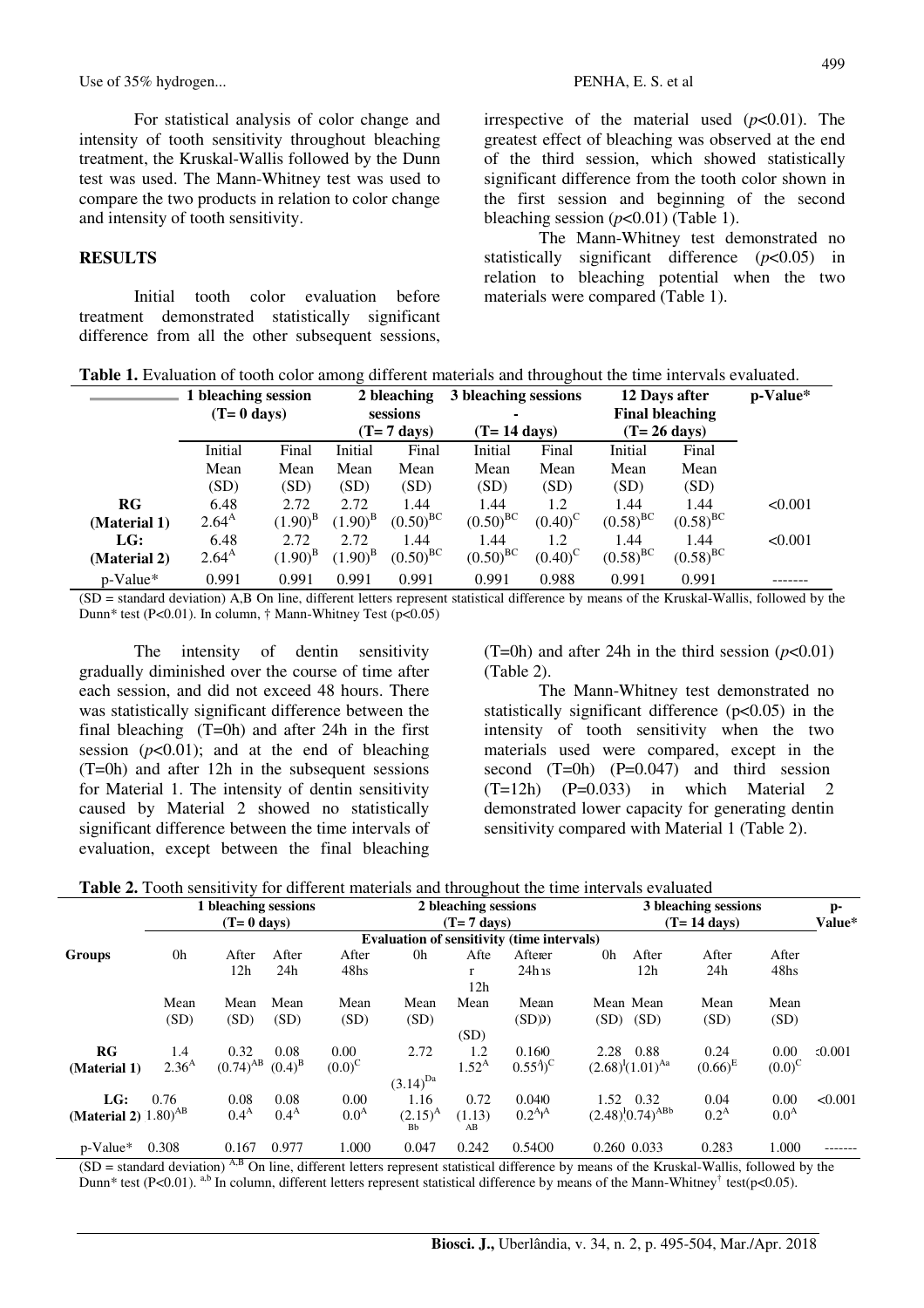# **DISCUSSION**

Various researches have evaluated the effectiveness in relation to color change, tooth sensitivity and safety of bleaching gels, by means of diverse techniques (mediate and immediate); concentrations of diverse hydrogen peroxide, carbamide peroxide, with and without sources of light activation for potentiating the bleaching gel (PAULA et al., 2015; DAWSON et al, 2011; BERGER et al, 2012; KEMALOGLU et al, 2014; HENN-DONASSOLLO et al, 2016). However, in this study, we sought to analyze two different bleaching gels with the same concentration of hydrogen peroxide, using the same bleaching technique, with the only difference being the clinical time of treatment.

For this study the experimental splitmouth design was used, which allowed the application and in vivo evaluation of the use of two bleaching gels simultaneously in the same patient, thus eliminating possible variables that could interfere in the results. In the literature, clinical studies with tooth bleaching using this type of design appear to be scarce, and the majority of them are directed towards evaluating the use of light sources, or not, during the procedure (STROBL et al, 2010).

The materials used in the research were Whiteness HP® (FGM Produtos Odontológicos, Joinville, SC, Brazil) and Pola Office® (SDILimited, Bayswater, VIC, Australia), because they had 35% hydrogen peroxide in their composition, did not require the application of light sources, had equivalent prices, and were from manufacturers whose products are commonly used in the dental office. Material 2, used in LG presented the same bleaching potential and in a shorter time of application (24 minutes per session), when compared with Material 1 used in RG for a time of 45 minutes per session. This fact appears to be an advantage for both the professional and patient, because it represents a shorter clinical time, providing the patient with more comfort and optimizing the dentist's work. The two brands used were shown to be effective in relation to bleaching potential, even without the use of light sources.

A similar study compared the degree of color change and tooth sensitivity of 2 in-office bleaching treatments: one with 35% hydrogen peroxide (StarBrite®); and the other with 38% hydrogen peroxide (Opalescence Xtra Boost®). No apparent changes in color could be perceived and there were also no significant differences between gingival irritation and tooth sensitivity between the products used (SHETHRI et al, 2003). In spite of the divergence between the form of color evaluation between the cited study and ours, the results of both showed efficacy in bleaching power, and there was no difference in color between the brands.

At present it is known that various instruments are used for measuring the change in tooth color. This includes: visual measurement by a trained clinician, and instrumental measurement using spectrophotometers, colorimeters and digital image analysis. The Vitapan Classical color scale (Vita Zahnfabrik, Bad Sackingen, BW, Germany) was one of the first methods used for this purpose. In our study, we justified its use because it is a more accessible tool, commonly used in the daily routine of dental offices and clinics. Moreover, the color perception the patient has when looking at his/her teeth in a mirror cannot be measured by technical appliances, and in this case the Vitapan color scale is one of those that most approximates the real color of the teeth. However, teeth that have received bleaching treatment may sometimes present even lighter tonalities than those offered in the color scale, and in this case, the authors suggest that further studies should be conducted using spectrophotometers, colorimeters and analysis by digital images for a more effective comparison with other researches that used these types of equipment.

In this study the degree of tooth sensitivity was evaluated by the Wong-Baker Faces Pain Rating Scale (WONG; BAKER, 2001). The results demonstrated that sensitivity varied greatly both among the patients, and in relation to the same patient during the course of the sessions, as well as between the hemiarches of each volunteer.

We analyzed the sensitivity cause by the two tooth bleaching products with 35% hydrogen peroxide both after the treatment sessions, and over the course of 12, 24 and 48 hours. We were able to perceive that the sensitivity caused by the two products tended to diminish gradually over the course of time, which may be related to the fact that the concentration of hydrogen peroxide remaining in the tooth would also be diminishing after the sessions.

The high concentration of the bleaching gel used may have contributed to the index of patients with sensitivity, during and after bleaching treatment, because if we carefully analyze the clinical studies in which the researchers used similarly used 35% Hydrogen Peroxide gel, during in-office bleaching, we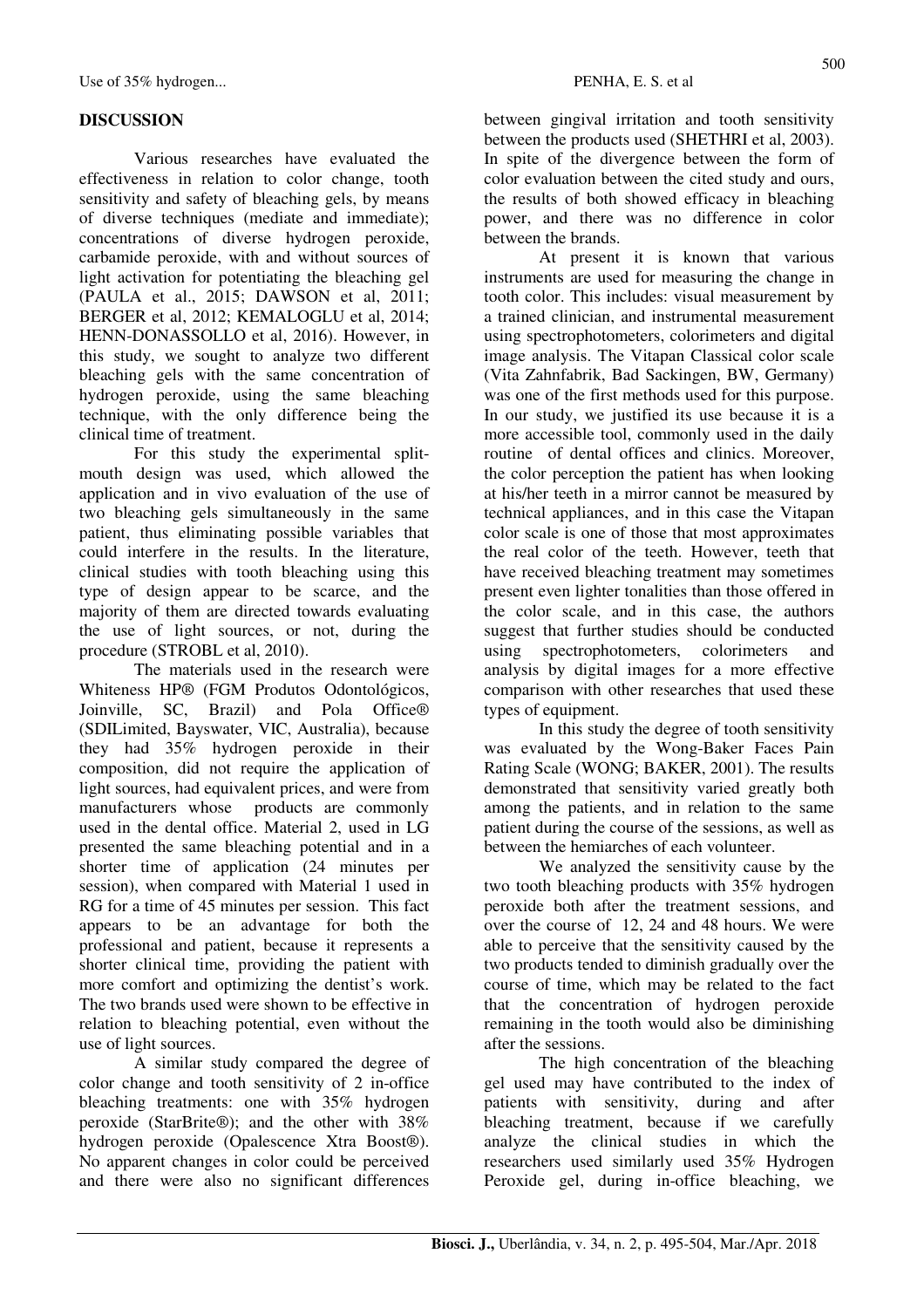observed that the results demonstrated a variation between 67 and 87% in the index of patients with tooth sensitivity (MATIS et al., 2007; REIS et al, 2011).

Material 1 showed statistically significant difference between the degree of sensitivity presented by the patients over the course of time in the different sessions, while Material 2 showed no statistically significant difference between the time intervals of evaluation. Thus, we observed that after each session, the tooth became more sensitive, probably by the exposure to hydrogen peroxide in the preceding sessions; Studies have demonstrated that the concentration of the bleaching agent is directly related to the degree of sensitivity and so is the time of contact of the gel with the tooth surface (LEONARD et al, 2007; CABALLERO et al, 2006; COSTA et al, 2010). As regards tooth sensitivity when comparing the two material used, there was no statistically significant difference, except in the last two session when Material 2 demonstrated a lower capacity for generating dentin sensitivity compared with Material 1 (Table 2). This aspect draws attention due to the fact that Material2 with a shorter clinical time of application contains a desensitizing agent in its formula, while Material 1 with a longer clinical time of application, it was necessary to apply a desensitizing agent previously for 10 minutes. This leads to the hypothesis that the materials with desensitizing agents already included in their formula may present a lower capacity for generating sensitivity. Moreover, the present the same color change efficiency, a fact that needs to be proved by means of further researches with different types of products with desensitizing agents included in their formula. If proved, the use of this type of material would be an advantage to both the dentist representing a gain in time in the dental office, and to the patient, who would undergo a more rapid and less tiring session, and obtain the same end result.

The fact of having used a product that already contained a desensitizing agent in its composition, and the other in which the desensitizing agent needed to be applied before the bleaching procedure may justify the occurrence of greater or less sensitivity, making it difficult to compare the products in relation to clinical time of application. Therefore, for the purposes of research, comparing the efficacy of materials with the same substance, however, applied in different clinical times, the authors suggest that further studies must be conducted using products with different clinical times of application, but both with or without desensitizing agent included in their formula.

# **CONCLUSION**

Material 2 showed the same bleaching potential as Material 1. In relation to sensitivity, this diminished over the course of time, and did not persist for longer than 48 hours. Material 2, caused more sensitivity in some time intervals in comparison with Material 1. In this case, the null hypothesis that these materials offered the same bleaching power, without difference in the degree of sensitivity, was discarded.

**RESUMO:** A cor dos dentes é uma das características que define um sorriso como atrativo e o clareamento dental uma opção oferecida pela odontologia para alcançar esse fim. Porém, essa terapia quase sempre vem acompanhada de um incomôdo; a sensibilidade dentinária. O próposito deste estudo foi analisar dois materiais a base de peróxido de hidrogênio a 35% usados em diferentes tempos clínicos avaliando, além da eficácia da cor, a sensibilidade dental, por quanto tempo perdura e em quais momentos é mais exacerbada. Selecionamos 25 voluntários, a arcada superior de cada um passou por uma divisão a partir da linha mediana, formando o grupo direito (GD) composto pela hemi-arcada superior direita (dente 11-15) e o grupo esquerdo (GE) composto pela hemi-arcada superior esquerda (dente 21-25). A arcada inferior formou o grupo controle (GC). O GD recebeu peróxido de hidrogênio a 35% - Whiteness HP® - FGM Produtos odontológicos, Joinville, SC, Brasil em três sessões de 45 minutos cada ( Material 1) e o GE recebeu peróxido de hidrogênio a 35% - Pola Office® - SDI Limited, Bayswater, VIC, Austrália em três sessões de 24 minutos cada ( Material 2) com intervalo de uma semana entre as sessões. A cor foi avaliada visualmente com a escala Vitapan Classical (Vita Zahnfabrick, BadSackingen, BW, Alemanha) ao iniciar e finalizar cada sessão e 12 dias após a última sessão. Não houve diferença estatística significante (p<0,05) em relação ao potencial clareador e nem em relação a intensidade da sensibilidade quando comparados os dois materiais utilizados, exceto na segunda (T=0h) (P=0.047) e terceira sessão (T=12h) (P=0.033) onde o Material 2 demonstrou menor sensibilidade comparado ao Material 1. Quanto à duração da sensibilidade, esta foi diminuindo gradativamente ao longo do tempo, não excedendo 48 horas (P=1.000). Não houve diferença entre os produtos no que diz respeito ao poder de clareamento e o peróxido de hidrogênio utilizado em menor tempo gerou menos sensibilidade dentária.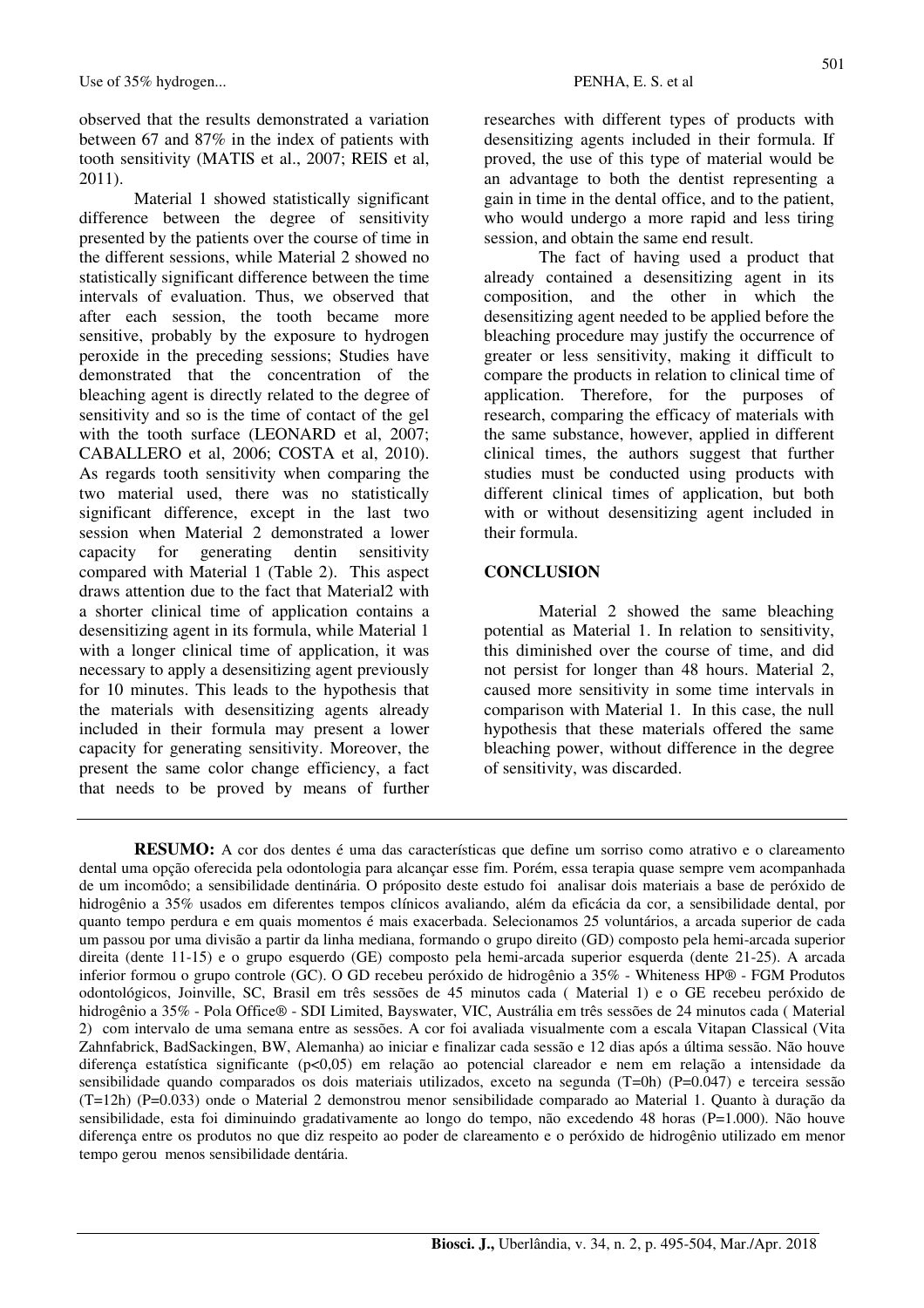**PALAVRAS-CHAVES:** Clareamento dental. Sensibilidade dentária. Pigmentação.

#### **REFERENCES**

ALMEIDA, L. C.; RIEHL H.; DOS SANTOS P. H.; SUNDFELD M. L.; BRISO A. L. Clinical evaluation of the effectiveness of different bleaching therapies in vital teeth. **Int J Periodontics Restorative Dent**, v. 32, n. 3, p. 303-309, 2012.

AL QURAN F.A.; MANSOUR Y.; AL-HYARI S.; AL WAHADNI A.; MAIR L. Efficacy and persistence of tooth bleaching using a diode laser with three different treatment regimens. **Eur J Esthet Dent**, v. 6, n. 4, p. 436-445, 2011.

ARAUJO F. D. E.; BARATIERI L. N.; ARAUJO E. In situ study of in-office bleaching procedures using light sources on human enamel microhardness. **Oper Dent**, v. 35, n. 2, p 139-146, 2010. https://doi.org/10.2341/08- 033-C

ARMÊNIO R. V.; FITARELLI F.; ARMÊNIO M.F.; DEMARCO F. F.; REIS A.; LOGUERCIO A. D. The effect of fluoride gel use on bleaching sensitivity. **J Am Dent Assoc**, v. 139, n. 5, p. 592-597, 2008. https://doi.org/10.14219/jada.archive.2008.0220

BERGER S. B.; PAVAN S.; VIDAL C. D. M. P.; SANTOS P. H. D.; GIANNINI M.; BEDRAN-RUSSO A. K. Changes in the stiffness of demineralized dentin following application of tooth whitening agents. **Acta Odontologica Scandinavica**, v. 70, n. 1, p. 56-60, 2012. https://doi.org/10.3109/00016357.2011.575176

BONAFÉ E. T. R.; BACOVIS C. L.; IENSEN S.; LOGUERCIO A. D.; REIS A.; KOSSATZ S. Tooth sensitivity and efficacy of in-Office bleaching in restored teeth. **Journal of Dentistry**. v. 41, n. 4, p. 363-369, 2013. https://doi.org/10.1016/j.jdent.2013.01.007

BORGES A. B., ZANATTA R. F., BARROS A. C. S. M.; SILVA L. C.; PUCCI C. R.; TORRES C. R. G. Effect of Hydrogen Peroxide Concentration on Enamel Color and Microhardness. **Rev. Operative Dentistry**. v. 40, n. 1, p. 96-101, 2015. https://doi.org/10.2341/13-371-L

BUCHALLA W.; ATTIN, T. External bleaching therapy with activation by heat, light or laser – a systematic review. **Dental Materials**, v. 23, n. 5, p. 586-596, 2007. https://doi.org/10.1016/j.dental.2006.03.018

CABALLERO A. B.; NAVARRO L. F.; LORENZO J. A. At-home vital bleaching: a comparison of hydrogen peroxide and carbamide peroxide treatments. **Med Oral Patol Oral Cir Bucal**, v. 11, n. 1, p. E94-E9, 2006.

CARDOSO P. C.; REIS A., LOGUERCIO, A.; VIEIRA, L. C., BARATIERI L. N. Clinical effectiveness and tooth sensitivity associated with different bleaching times for a 10 percent carbamide peroxide gel. **J Am Dent Assoc**, v. 141, n. 10, p. 1213-1220, 2010. https://doi.org/10.14219/jada.archive.2010.0048

CLIFTON M.; CAREY B. A. Tooth whitening: what we now know. **Journal of Evidence Based Dental Practice**, v. 14, p. 70-76, 2014. https://doi.org/10.1016/j.jebdp.2014.02.006

COSTA C. A.; RIEHL H.; KINA J. F.; SACONO N.T.; HEBLING J. Human pulp responses to inoffice tooth bleaching. **Oral Surg Oral Med Oral Pathol Oral Radiol Endod**, v. 109, n. 4, p. e59-e64, 2010. https://doi.org/10.1016/j.tripleo.2009.12.002

COSTA J. B.; McPHARLIN R.; PARAVINA R. D.; FERRACANE J. L. Comparison of at-home and in-office tooth whitening using a novel shade guide. **Operative dentistry**, v. 35, n. 4, p. 381-388, 2010. https://doi.org/10.2341/09-344-C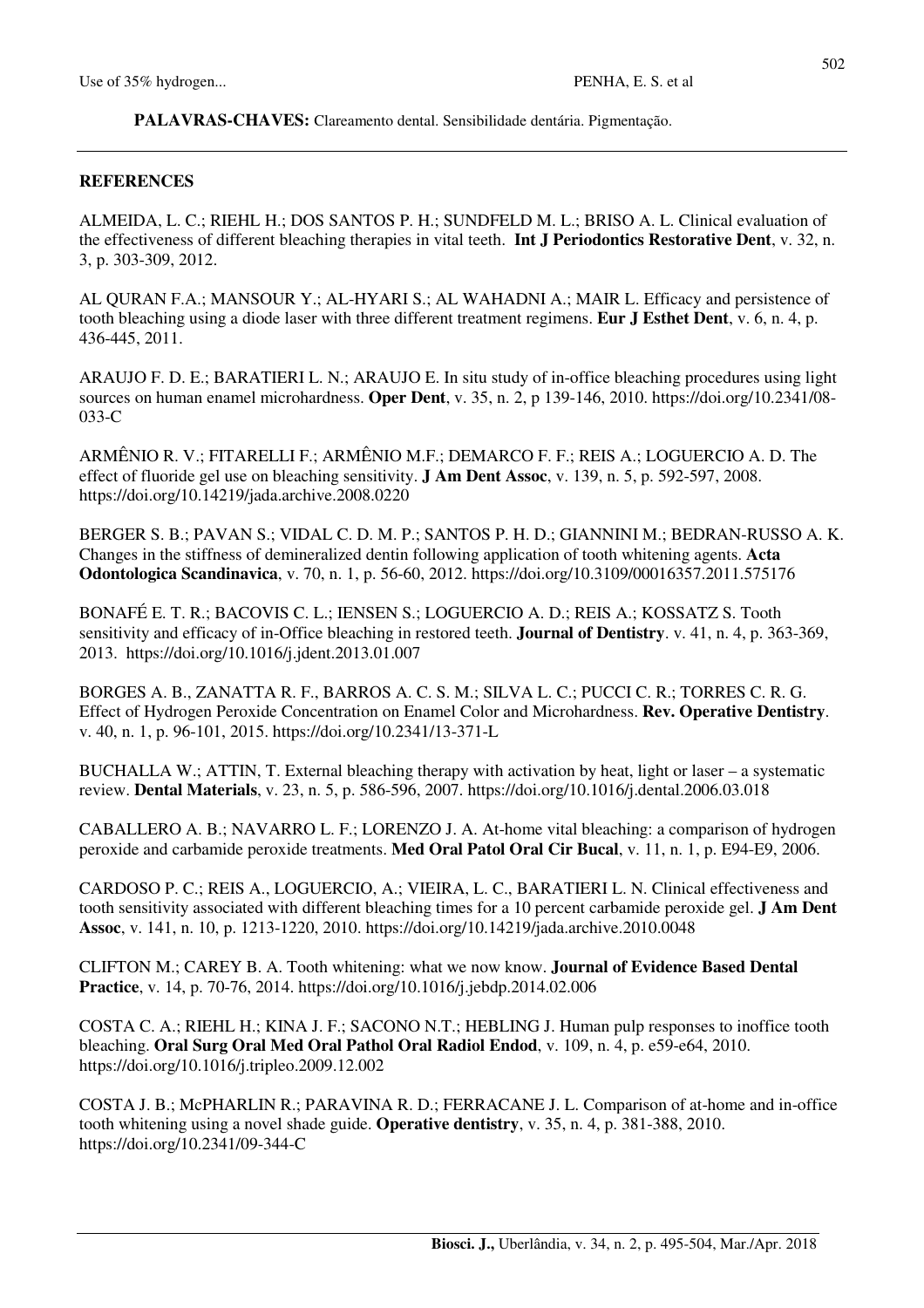DAWSON P. F. L.; SHARIF M. O.; SMITH A. B.; BRUNTON P.A.A. Clinical study comparing the efficacy and sensitivity of home vs combined whitening. **Operative dentistry**, v. 36, n. 5, p. 460-466, 2011. https://doi.org/10.2341/10-159-C

GALLO J. R., BURGESS J. O.; RIPPS A. H.; BELL M. J.; MERCANTE D. E.; DAVIDSON J. M. Evaluation of 30% carbamide peroxide at-home bleaching gels with and without potassium nitrate -a pilot study. **Quintessence Int**, v. 40, n. 4, 2009.

HENN-DONASSOLLO S.; FABRIS C.; GAGIOLLA M.; KERBER Í.; CAETANO V.; CARBONI V. et al. In Situ and In Vitro Effects of Two Bleaching Treatments on Human Enamel Hardness. Brazilian dental jornal, v. 27, n. 1, p. 56-59, 2016. https://doi.org/10.1590/0103-6440201600385

JOINER A. The bleaching of teeth: a review of the literature. **Journal of dentistry,** v. 34, n. 7, p. 412-419, 2006. https://doi.org/10.1016/j.jdent.2006.02.002

KEMALOGLU H.; TEZEL H.; ERGÜCÜ Z. Does post-bleaching fluoridation affect the further demineralization of bleached enamel? An in vitro study. **BMC oral health**, v. 14, n. 1, p. 113, 2014. https://doi.org/10.1186/1472-6831-14-113

KISHI A.; OTSUKI M.; SADR A.; IKEDA M.; TAGAMI J. Effect of light units on tooth bleaching with visible-light activating titanium dioxide photocatalyst. **Dental materials journal**, v. 30, n. 5, p. 723-729, 2011. https://doi.org/10.4012/dmj.2010-210

KOSE C.; CALIXTO A. L.; BAUER J. R. O.; REIS A.; LOGUERCIO A. D. Comparison of the Effects of Inoffice Bleaching Times on Whitening and Tooth Sensitivity: A Single Blind, Randomized Clinical Trial. **Rev. Operative Dentistry**, v. 41, n. 2, p. 138-145, 2016. https://doi.org/10.2341/15-085-C

LEONARD R. H.; SMITH L. R.; GARLAND G. E.; TIWANA K. K.; ZAIDEL L. A.; PUGH G.; et al. Evaluation of side effects and patients' perceptions during tooth bleaching. **Journal of Esthetic and Restorative Dentistry**, v. 19, n. 6, p. 355-364, 2007. https://doi.org/10.1111/j.1708-8240.2007.00136.x

MARTIN A. J.; BUSCHANG P. H.; BOLEY J. C.; TAYLOR R. W.; McKINNEY T. W. The impact of buccal corridors on smile attractiveness**. The European Journal of Orthodontics**, v. 29, n. 5, p. 530-537, 2007. https://doi.org/10.1093/ejo/cjm063

MATIS B. A.; COCHRAN M. A.; ECKERT G. J.; MATIS J. I. In vivo study of two carbamide peroxide gels with different desensitizing agents. **Operative Dentistry**, v. 32, n. 6, p. 549-555, 2007. https://doi.org/10.2341/07-10

MONDELLI R. F. L.; AZEVEDO J. F. D. G.; FRANCISCONI A. C.; ALMEIDA C. M. D.; ISHIKIRIAMA S.K. Comparative clinical study of the effectiveness of different dental bleaching methods - two year follow-up. **Journal of Applied Oral Science**, v. 20, n. 4, p. 435-443, 2012. **https://doi.org/10.1590/S1678- 77572012000400008**

PAULA E.; KOSSATZ S.; FERNANDES D.; LOGUERCIO A.; REIS A. The effect of perioperative Ibuprofen use on tooth sensitivity caused by in-office bleaching. **Operative dentistry**, v. 38, n. 6, p. 601-608, 2013. https://doi.org/10.2341/12-107-C

PAULA E. A.; NAVA J. A.; ROSSO C.; BENAZZI C.M; FERNANDES K. T.; KOSSATZ S., ... & REIS A. In-office bleaching with a two-and seven-day intervals between clinical sessions: a randomized clinical trial on tooth sensitivity. **J of dentistry**, v. 43, n. 4, p. 424-429, 2015. https://doi.org/10.1016/j.jdent.2014.09.009